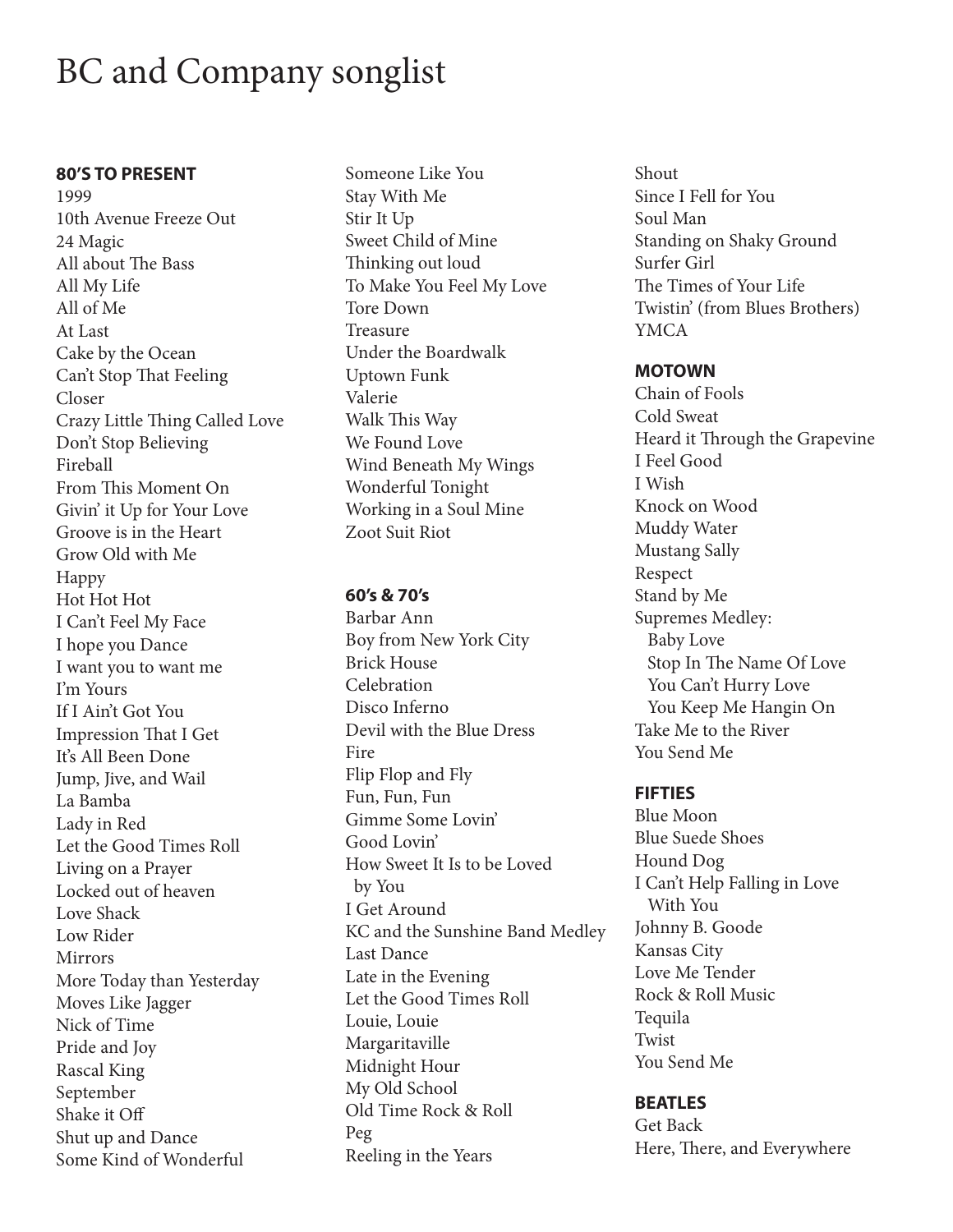I Saw Her Standing There Twist & Shout Yesterday When I'm Sixty-Four

#### **JAZZ**

A'Round Midnight A Night in Tunisia All Blue Autumn Leaves Birdland Blue Bossa Blue in Green Bluesette, Ceora Cherokee Crystal Silence Django Dolphin Dance Four Freddie the Freeloader God Bless the Child Green Dolphin Street Groovin' High Have You Met Miss Jones Here's That Rainy Day How High the Moon I Can't Get Started I Could Write a Book In Your Own Sweet Way Jordu Joy Spring Lullaby of Birdland Maiden Voyage Meditation My One and Only Love Ornothology Out of Nowhere Scrapple from the Apple Sissy Strut So What Solar Someday My Prince Will Come Song for My Father Sophisticated Lady Take Five The Chicken Waltz for Debbie Wave When I Fall in Love

When Sunny Gets Blue

#### **VAN MORRISON**

Brown-Eyed Girl Crazy Love Domino Have I Told Lately Into the Mystic Moondance Tupelo Honey Wild Nights

## **SOFT ROCK**

Blue Bayou I Just Called to Say I Love You Just the Way You Are Just You and I Peaceful Easy Feeling That's What Friends are For Through the Years Times of Your Life Unforgettable You Are So Beautiful You Are the Sunshine of My Life You've Got a Friend

# **LATIN**

Blue Bossa Corcovado Dansero Girl from Ipanema It's Now or Never Look of Love Meditation Midnight Tango More Never On a Sunday Shadow of Your Smile Spanish Eyes Tangerine Tea for Two Watch What Happens Wave

## **40's SWING ERA**

Begin the Beguine Can't Take That Away From Me Don't Get Around Much Anymore How High the Moon In the Mood It Had to be You

Little Brown Jug Mack the Knife Moonlight Serenade Opus One Pennsylvania 6-5000 Satin Doll Sentimental Journey Sing, Sing, Sing Stompin' at the Savoy Summerwind Take the A Train Tuxedo Junction POLKA Beer Barrel Polka In Heaven There Is No Beer Pennsylvania Polka Too Fat Polka

## **STANDARD BALLADS**

A Kiss to Build a Dream On As Time Goes By Autumn Leaves Blue Moon Come Rain or Come Shine Fly Me to the Moon How About You Just the Way You Look Tonight I Left My Heart in San Francisco Makin' Whoopee Misty My Romance Moonlight in Vermont Nearness of You Night and Day Old Cape Cod Our Love is Here to Stay Sentimental Journey Somewhere Over the Rainbow Stardust Summertime Summer Wind

## **JEWISH**

B'ruchot Habaot Dodi Li Chossn Kalah Mazel Tov Erev Shel Shoshanim Hatikvoh Hava Nagila